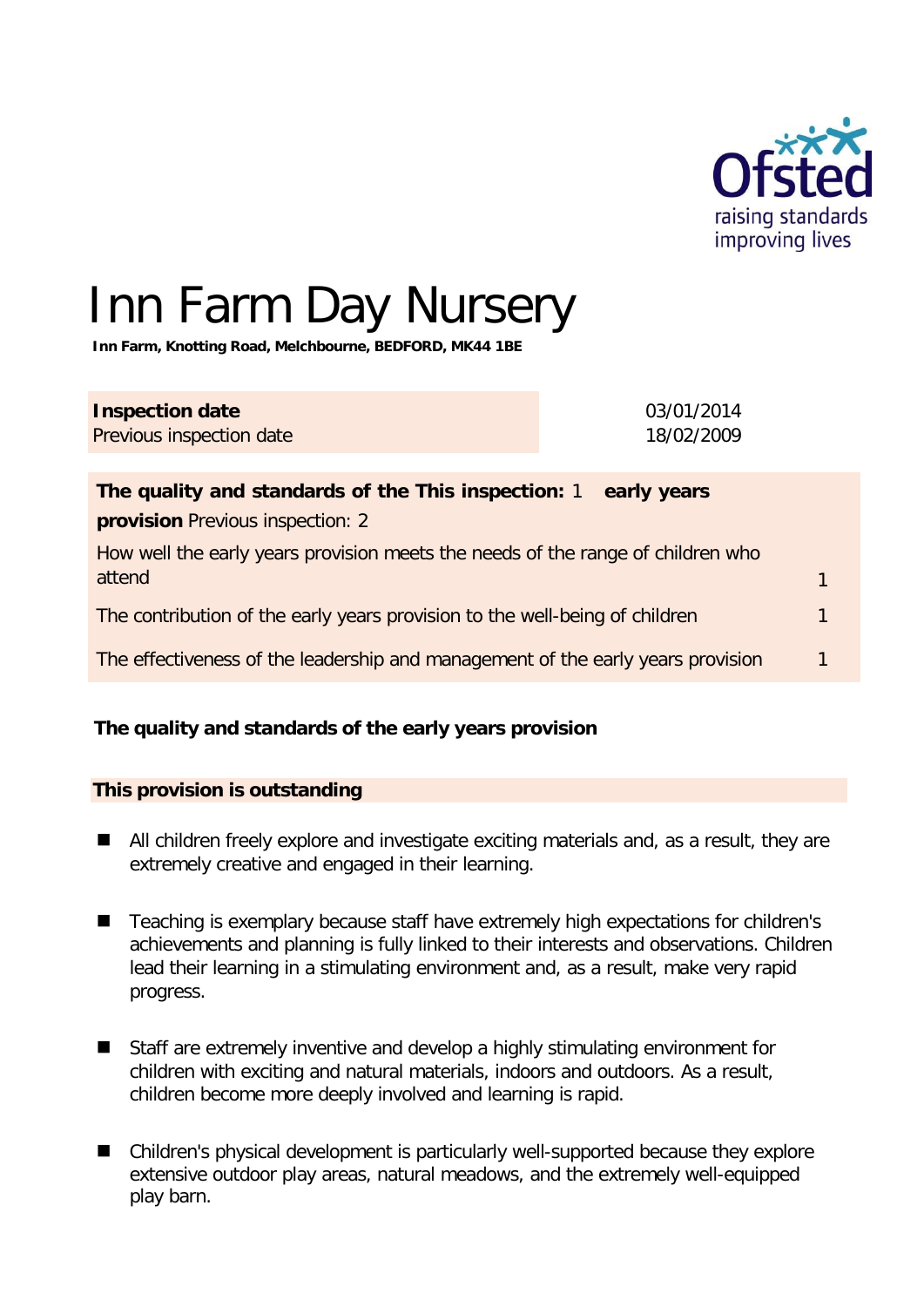- The manager is inspirational and engages staff in highly effective methods of performance management and professional development. Consequently, staff are motivated, committed and knowledgeable.
- The nursery uses highly successful strategies to engage all parents within the nursery and offers valuable information for extending children's learning at home. They work extremely closely with all other agencies involved with children. As a result, children's learning is supported to the full.

## **Information about this inspection**

Inspections of registered early years provision are:

- scheduled at least once in every inspection cycle the current cycle ends on 31 July 2016
- scheduled more frequently where Ofsted identifies a need to do so, for example where provision was previously judged inadequate
- brought forward in the inspection cycle where Ofsted has received information that suggests the provision may not be meeting the legal requirements of the Early Years Foundation Stage or where assessment of the provision identifies a need for early inspection
- prioritised where we have received information that the provision is not meeting the requirements of the Early Years Foundation Stage and which suggests children may not be safe
- scheduled at the completion of an investigation into failure to comply with the requirements of the Early Years Foundation Stage.

The provision is also registered on the compulsory part of the Childcare Register. This report includes a judgment about compliance with the requirements of that register.

### **Inspection activities**

■ The inspector observed activities in all rooms and the outside areas.

The inspector looked at a selection of policies, procedures and information provided

 $\blacksquare$  by the nursery.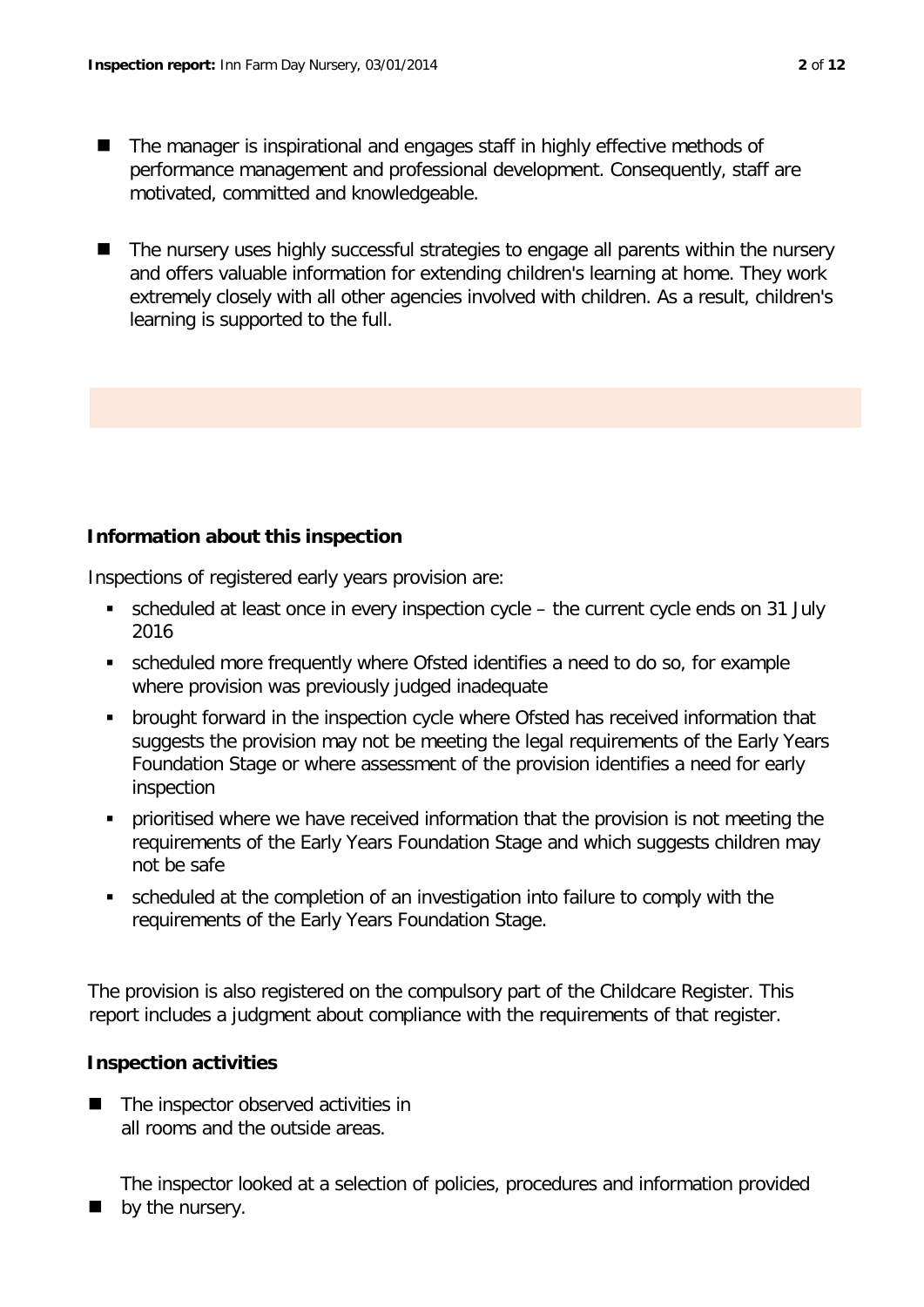■ The inspector carried out a joint observation with the manager.

The inspector spoke with the owner, manager, staff and children at appropriate  $\blacksquare$  times throughout the inspection.

The inspector reviewed a selection of children's observation and assessment  $\blacksquare$  development files with key persons.

 $\blacksquare$  The inspector spoke with several parents and recorded their views of the nursery.

#### **Inspector**

Lynne Talbot

#### **Full report**

#### **Information about the setting**

Inn Farm Day Nursery was registered in 2008 and is on the Early Years Register and on the compulsory part of the Childcare Register. The nursery is privately owned. It operates from single storey buildings in the grounds of Inn Farm in Melchbourne, Bedfordshire. The nursery is accessible to all children and there are enclosed areas available for outdoor play.

The nursery employs 15 members of childcare staff. Of these, 14 hold appropriate early years qualifications at level 2, 3 and 4. The nursery opens Monday to Friday for 52 weeks of the year, excluding bank holidays. Sessions are from 8am to 6pm. Children attend for a variety of sessions. There are currently 69 children attending in the early years age group.

The nursery provides funded early education for two-, three- and four-year-old children. It supports a number of children with special educational needs and/or disabilities and children who speak English as an additional language.

#### **What the setting needs to do to improve further**

#### **To further improve the quality of the early years provision the provider should:**

■ consider continuing to extend the excellent outdoor learning environment even further, by increasing opportunities for children to work cooperatively in the natural environment.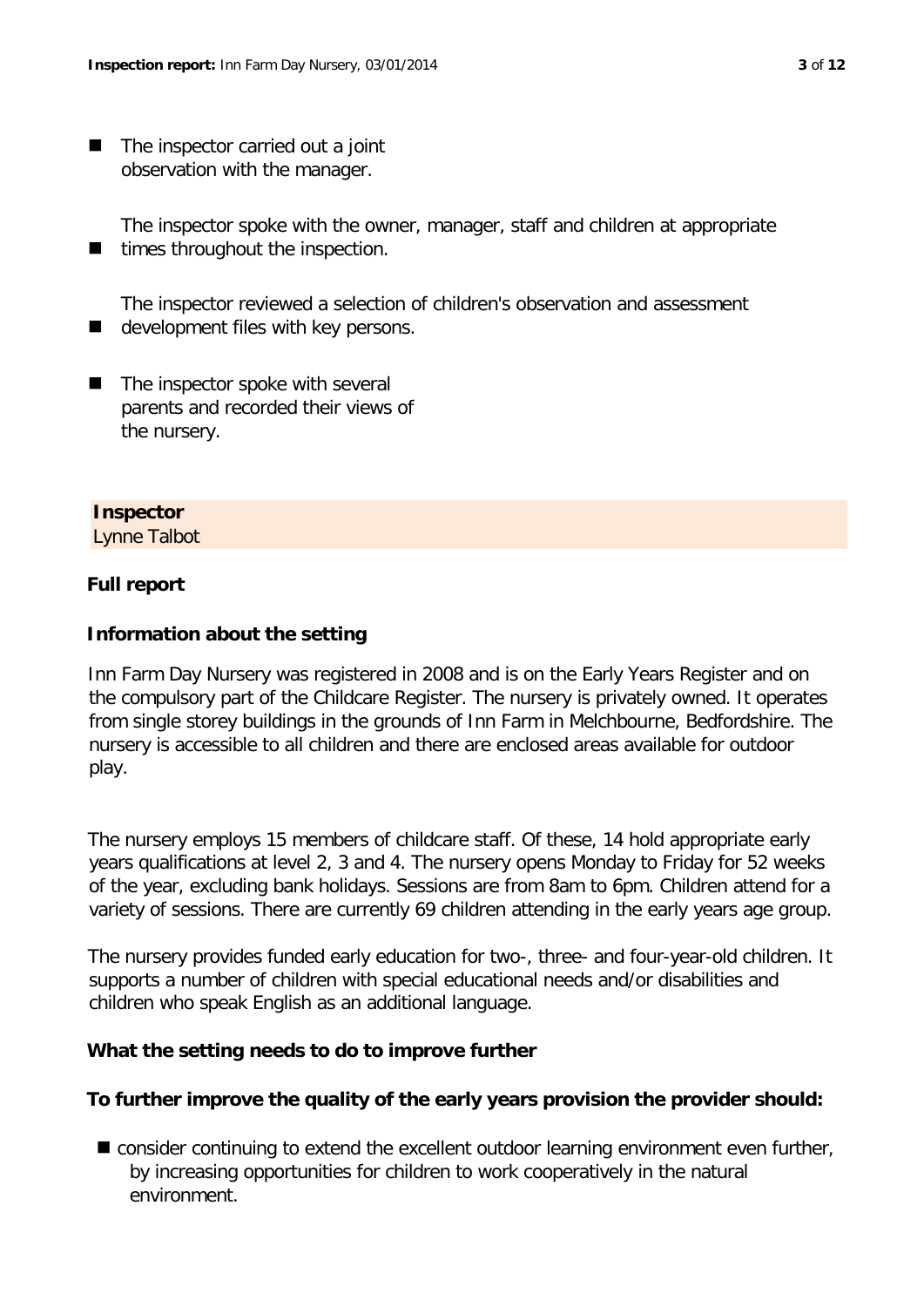#### **How well the early years provision meets the needs of the range of children who attend**

Staff in the nursery demonstrate an excellent awareness of how children learn and are extremely responsive to their developing interests. As a result of excellent teaching, the children are highly motivated and show an enthusiasm for learning which results in them making rapid progress in their development. For example, children are encouraged to lead an activity within a farm yard. They decide that they need water to add to the sawdust and sand to make it more realistic. Children are supported to choose how to fetch this and they decide on a small pot with a lid to stop them from spilling the water. They show their emerging skills as they talk of needing the light on in the bathroom because it is dark. Children add model animals to the play telling staff that 'the elephants need a bath!'. Later they discover that the sand in their small pot has sunk but the wood shavings are floating. Staff gently suggest that they explore this further in the large water tray and, as a result, children continue to be highly engaged in their own learning.

Staff plan first hand experiences and challenges that greatly enhance children's learning and development. For example, all children engage in stimulating creative activities with a vast range of tactile materials. Younger babies and toddlers eagerly investigate new materials and take part in safe science experiments. For example, soap flakes and water, when left to solidify, provide a material which appears firm but, when handled, becomes viscous. Children eagerly squeeze and experiment with making bubbles and pouring the gelatinous material describing it as slimy and slippery. Children independently make decisions when building with boxes. They are supported to solve problems themselves by staff who use excellent teaching to help them to think things through. For instance, they ask, 'how might you fix that to make it stronger?' and urge children to consider why their first attempts had failed. In this way children predict and test their own ideas to reinforce the learning. A vast array of heuristic play opportunities are used by exceptionally supportive staff whose vocal encouragement and close attention maximises the learning opportunities. Staff fully understand the characteristics of learning and create a highly stimulating environment for children with exciting materials and challenging activities. For example, children love to make treasure maps and write and draw confidently. Staff plan 'Pirate days' where children follow a trail of gold coins to find a treasure chest filled with coins and jewels. As a result, children are actively learning and working collaboratively. When practising making marks, children show clear confidence. For instance, they write their names independently, use phonics to predict how to spell some simple words, and tell staff the initial letters of some words. For example, they tell staff that 'you begins with 'y', I can write that'. Children are very confident with early technology. They programme simple robots, entering both estimated distances and directions, showing that they have good recall of sequences of instructions. Staff teaching is exceptional because these resources are designed to foster free exploration yet link to specific learning. This means that children are extremely well-prepared for their future school experiences.

Observation and assessment is sharply focused and builds from an initial assessment completed by staff and parents in partnership. Individual programmes for each child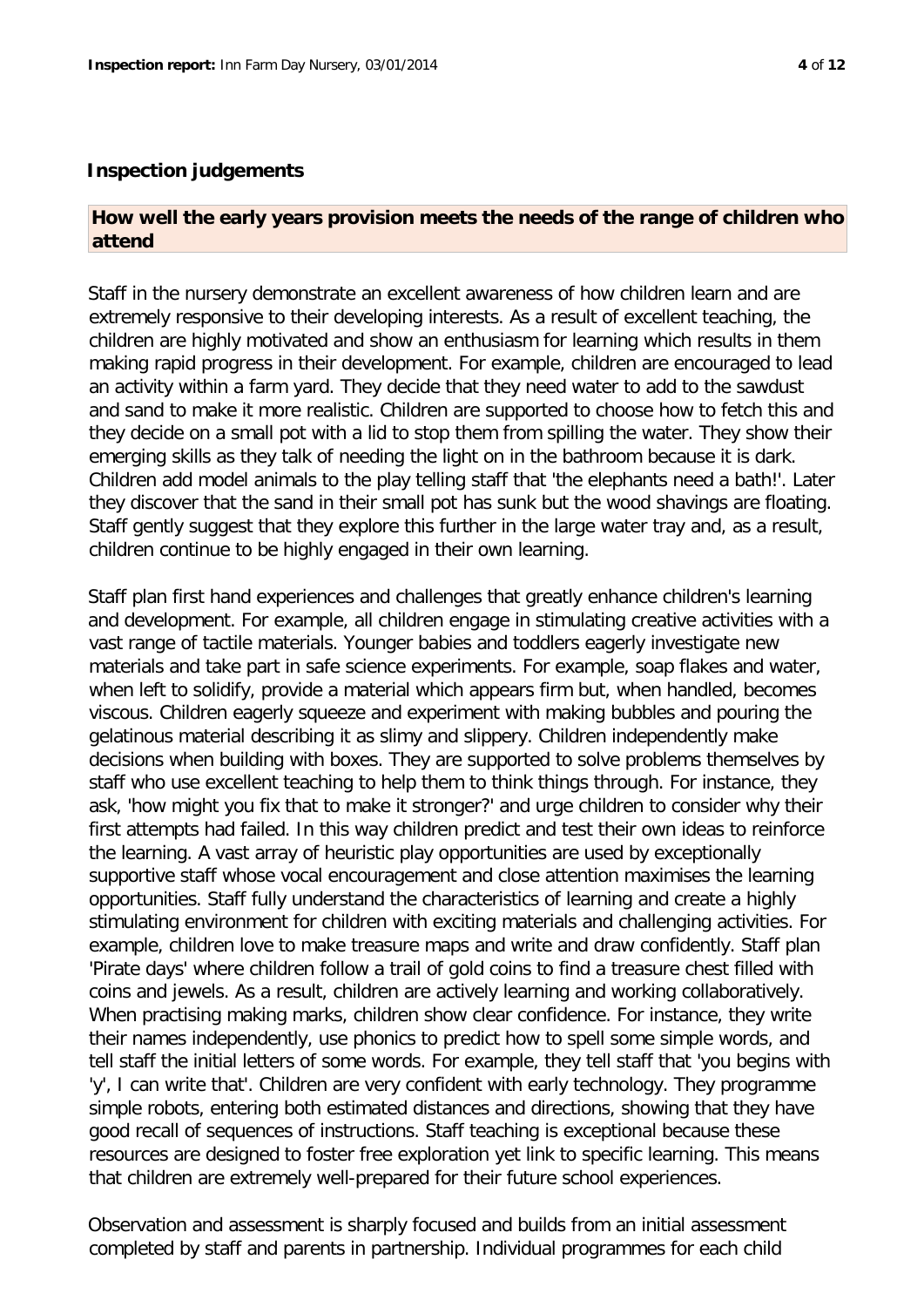identify their next steps and their progression is tracked closely. Daily and weekly evaluation of the observations made, and how these have informed the planning, continue to ensure that every child is challenged. Parents are fully involved in the learning; regular consultations keep them fully informed. Parents complete 'at home' observations which help to inform the planning. Achievement aims with suggested activities are shared with parents ensuring they can contribute to their child's learning and ideas for activities at home are provided to enhance children's learning. Daily verbal exchange is a key part of the sharing process and enhances the close monitoring of children's learning and development. Children with special educational needs and/or disabilities, or English as an additional language, receive extremely detailed and well-planned support to ensure that they make rapid progress given their starting points. The staff work closely with all agencies involved and any specific programme is closely followed to support children to meet their next steps and objectives in all areas of learning and development. The manager closely monitors the progress of all children thereby ensuring that early intervention is used for any child, where necessary, to support learning.

Children show an extremely strong urge to learn about each other's culture and the world around them. This is because staff fully embed an understanding of others throughout all aspects of the nursery day, in all areas. For example, children enjoy the Spanish language and foods shared with them by a Spanish speaking member of staff. Parents visit to share cooking, photographs and music from Mexico, France and Italy. Children love to learn about each other's home languages and celebrations. For example, the Norwegian and German languages are shared, as are religious festivals, such as Hanukkah, with a parent visiting to talk about the lighting of candles. The nursery children sponsor two children in Ghana. They display, and discuss, photographs of life in Ghana for these children and carry out planting in the garden to compare the differences between what can be grown in different climates. This full inclusion and positive approach towards cultural awareness means, that children learn from each other and seek out new experiences. Children show that they are well-motivated and very eager to join in; they consistently demonstrate excellent characteristics of effective learning. Staff are particularly supportive and, as a result, the children confidently display their knowledge, solve problems, and initiate activities. This means that they are practising in preparation for new learning within any new setting, such as school.

#### **The contribution of the early years provision to the well-being of children**

The key persons in this nursery are particularly attentive and form excellent relationships with children and families and, as a result, children form close bonds and attachment with them. High ratios of staff to children, and small groups which interact throughout the day, mean that children are very settled and content in all areas of the nursery. Each child and parent is introduced to the nursery at their own pace using a very clear induction process. Complementary settling-in sessions, together with an assigned key person, are used to help the introduction of children and families into the nursery. A document entitled, 'Look at me now' is completed with all welfare and care needs, as well as current learning and development and any previous information that is vital for establishing starting points. These methods add to the close bonds made between the key person, child and family, and underpin the relationship. Staff model excellent social behaviour for children and offer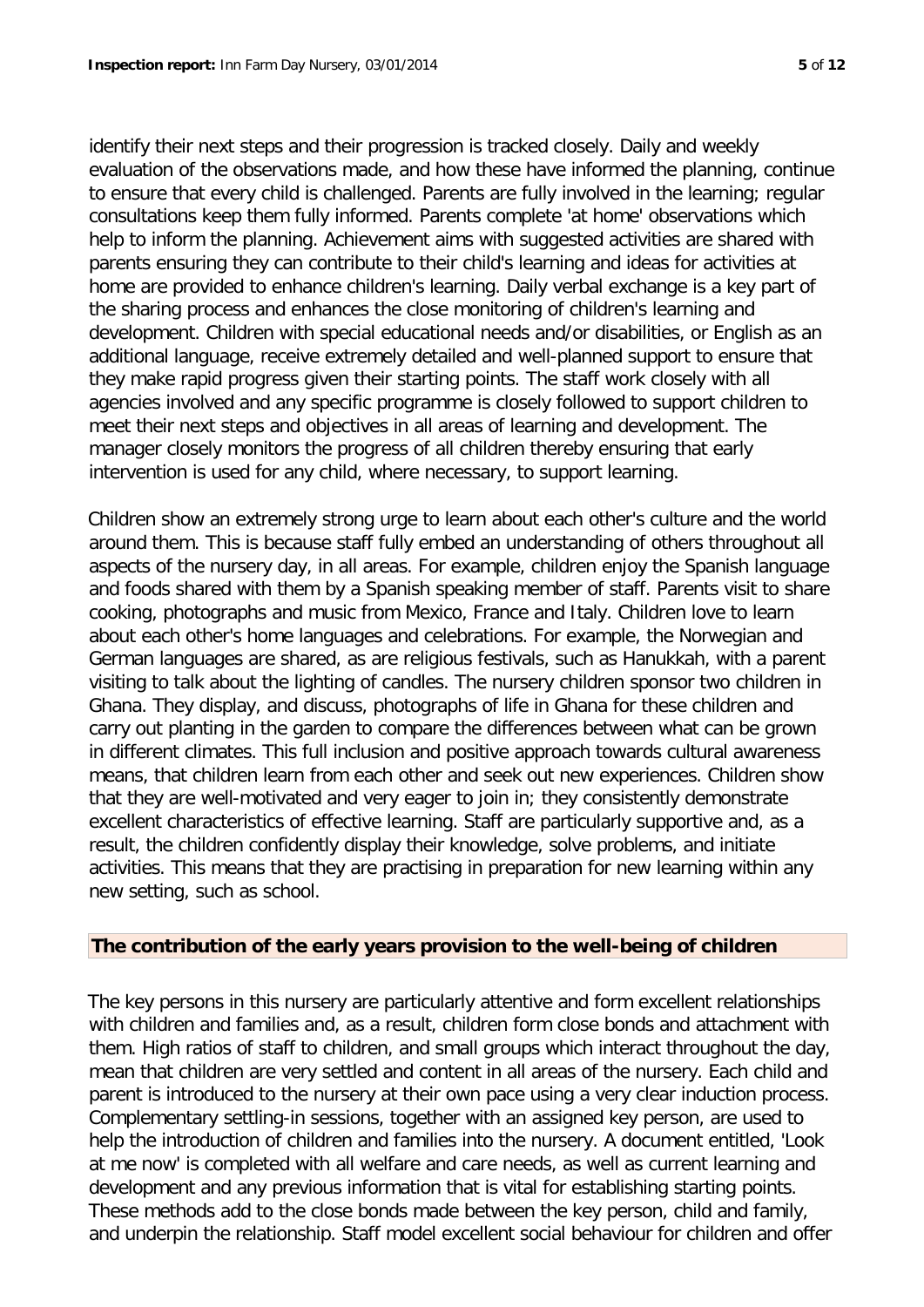them frequent praise throughout the day. Children understand that they are all respected as individuals. A vast number of celebrations are explored by all children, from the youngest baby to the pre-school children. Staff work extremely closely with all parents to learn as much as they can about children's family and culture. These highly effective methods all help children to understand their feelings and know that they are valued. Children show excellent self-care skills and develop a very secure understanding of healthy eating. They are very well nourished and their health is fostered. The cook delivers an exciting menu that is freshly cooked and which accommodates every child's specific need. Detailed personal healthcare plans are implemented to ensure that dietary needs are closely observed.

Children develop excellent physical health. Younger babies and toddlers have their own extensive garden area which has a roof and safe surface. This means that a vast array of continuous provision is available to them at all times. Other garden areas offer extensive facilities for natural and exploratory play for quality play in inclement weather. For example, the main area has a soft surface and is equipped with an abundance of opportunities including a vast 'beach' area, and an 'Olympics' area which builds on many sports. In addition, children have a large meadow where they investigate the natural world, invite insects to the 'bug hotel', care for the chickens and collect eggs, and follow the trails through the extensive meadow. Furthermore, children access the 'play barn' where, in addition to exploring physical activities, such as the castle, they take part in 'Teddy Tennis', 'Yoga bugs' or Pilates with visiting specialists or trained staff. These help them to explore physical movement and activity extensively, for good health. However, there is scope to develop the outdoor area even further, by increasing opportunities for children to work cooperatively together to build structures from natural resources, such as wood, leaves and bark.

Children's understanding of safety is promoted significantly and they take part in a road safety week each year. Children learn to take risks within a safe environment. For example, they use guttering and pipes to build tracks in the garden, climb in and out of tyres in the extensive outdoor area with soft safety surface, and use the large climbing frame in the paddock in small groups to enhance safety. Children are encouraged to think of safety in the wider environment using resources accessed from the local road safety team. Visits from the local police and fire service are arranged to talk to the children about safety. Children's moves between rooms are extremely well-planned to ensure that they are settled and ready for the move. The staff use detailed progress summary packs and the key persons work closely together to support the child through the process. This ensures that children's security is promoted to the optimum level. Children are prepared extremely well for any move to school. Their independence is emphasised and activities focus on the exciting forthcoming move. The nursery obtain photographs of the many schools and invite teachers to visit the children in nursery to support the move. As a result of these steps, all children are extremely well-prepared for school or a move to another room in the nursery.

## **The effectiveness of the leadership and management of the early years provision**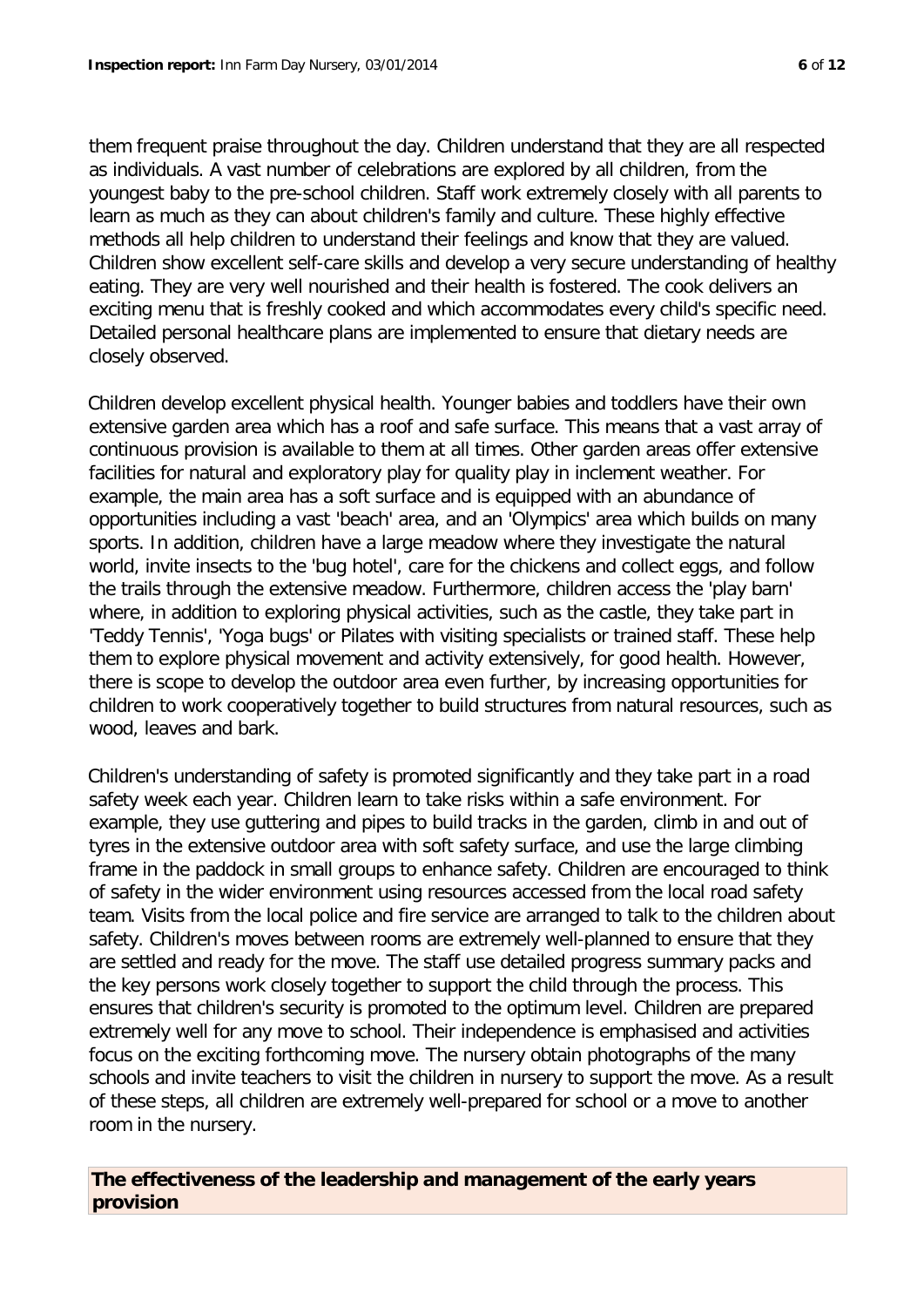The manager and owner have very high expectations for the quality of care that is offered to children and families. Regular and robust reviews of all paperwork and procedures take place to ensure that all requirements of the Statutory framework for the Early Years Foundation Stage are met. Arrangements to safeguard children within the setting are particularly robust. All staff have mandatory safeguarding training and it is reviewed at every team meeting. There are extremely clearly mapped procedures for monitoring any safeguarding concern within the setting. The manager and deputy ask staff spontaneous questions, with set scenarios, to gauge their continued understanding of safeguarding procedures. There are also extremely thorough recruitment and suitability checks, which include a detailed induction and probationary period for new staff. The interview process is particularly robust with applicants required to complete a trial with specific tasks designed to demonstrate their understanding of excellent practice. New staff have a 'buddy' as a mentor and have a clearly outlined professional progression path developed. As a result, the nursery ensures that children are completely protected. Staff create an environment that is stimulating where children engage in active learning. The environment is especially safe. External doors are kept locked; parents ring the doorbell and are admitted by staff members. The grounds have secure high gates preventing any access to the external play areas and meadows accessed by children during core hours. These measures demonstrate the high regard that the nursery has for the security and safety of the children. The manager has a clear overview of what is taking place in all areas, at all times, through constant monitoring throughout the day. Hence, children's welfare and well-being is shown to be of the utmost priority.

High-quality professional supervision is provided in the form of very regular observation and feedback by the manager, every second month, and an annual appraisal review. Peer observations are also completed frequently enabling every staff member to work with each other towards continuous professional development. In-house training is extremely frequent and the National Strategies documents in support of outstanding practice are used to reflect on staff knowledge and understanding. A training coordinator is instrumental in sourcing an extensive programme of training for the staff team. These methods feed directly to a targeted programme of professional development for the already first-rate staff members. Extremely thorough reflective practice includes input from the manager and owner, staff, parents and carers, and children. A focused improvement plan is used for all areas with staff involved in evaluating all practice in their areas and forming an action plan to demonstrate a commitment to continuous improvement. Senior staff meet each month to review the development plans which feed into the overall reflective working document for the nursery. Several external professional advisors are invited into the nursery to help with reflective practice. The nursery staff also attend Early Years cluster meetings and visit other nurseries to continue to consider best practice. The manager demonstrates that she has an excellent awareness of how to monitor and evaluate staff practice and the educational programme to ensure children progress in their individual learning. For example, each month the progress of particular groups of children are monitored, such as the older or younger children, or those attending full time against those attending part time, to establish whether progress is consistently better than or lower than others. Group action plans are put into place to address anything the monitoring identifies and this is reviewed the following month. This further assists the nursery to examine all areas of its practice and strive towards ongoing exemplary standards.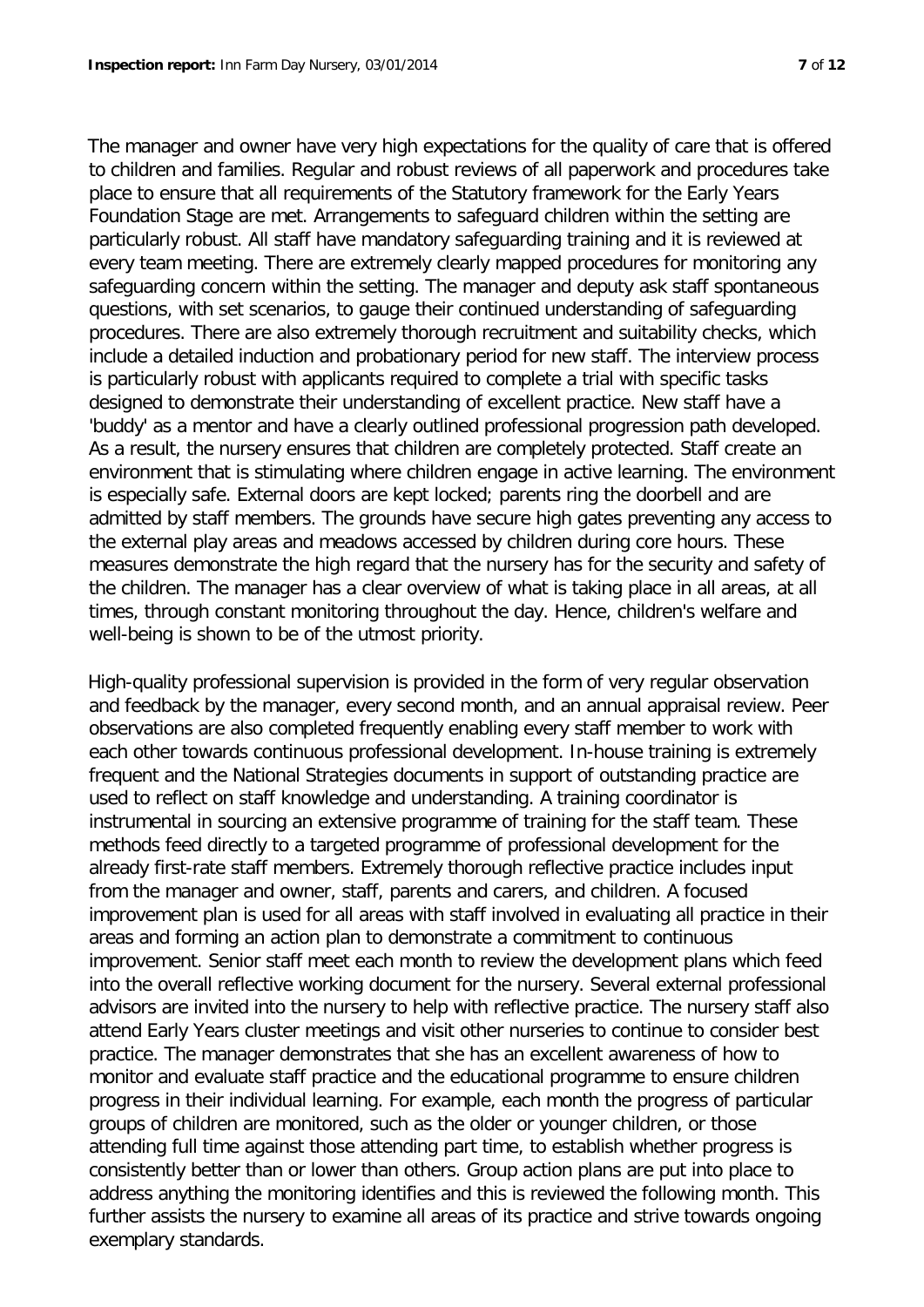**The Childcare** 

Parents are highly involved in the practice of the setting. For instance, the 'parents as partners' representative works closely with the manager, and parental views are sought via the parent representatives. Questionnaires to parents are used frequently, including following a consultation evening to assess the value of such evenings to parents. Parents report that they are fully involved in any individual education plan to support children with special educational needs and/or disabilities. As a result of these clearly embedded methods of working with parents, their feedback helps to drive the continuous methods that maintain the high levels of achievement. The extremely close work with all other agencies involved with children means that children's needs are quickly identified and extremely well met. The nursery is instrumental in establishing links with other key agencies. The partnerships with other settings that children attend are enhanced by shared care documents that help the key person in both placements develop learning programmes to fully meet children's needs. Where external advisors are involved, children are visited in both placements to support shared programmes. In this way the shared information fully promotes continuity in learning. The dedication seen in reflecting on excellent practice and continuing to improve all aspects of the setting shows that there is a strong drive to maintain the high levels of achievements. Children are exceptionally secure and confident, and thoroughly enjoy their play and learning. Consequently, children embark on their learning career ready to seek out new experiences and learn.

| The requirements for the compulsory part of the Childcare Register are | Register |
|------------------------------------------------------------------------|----------|
|                                                                        | Met      |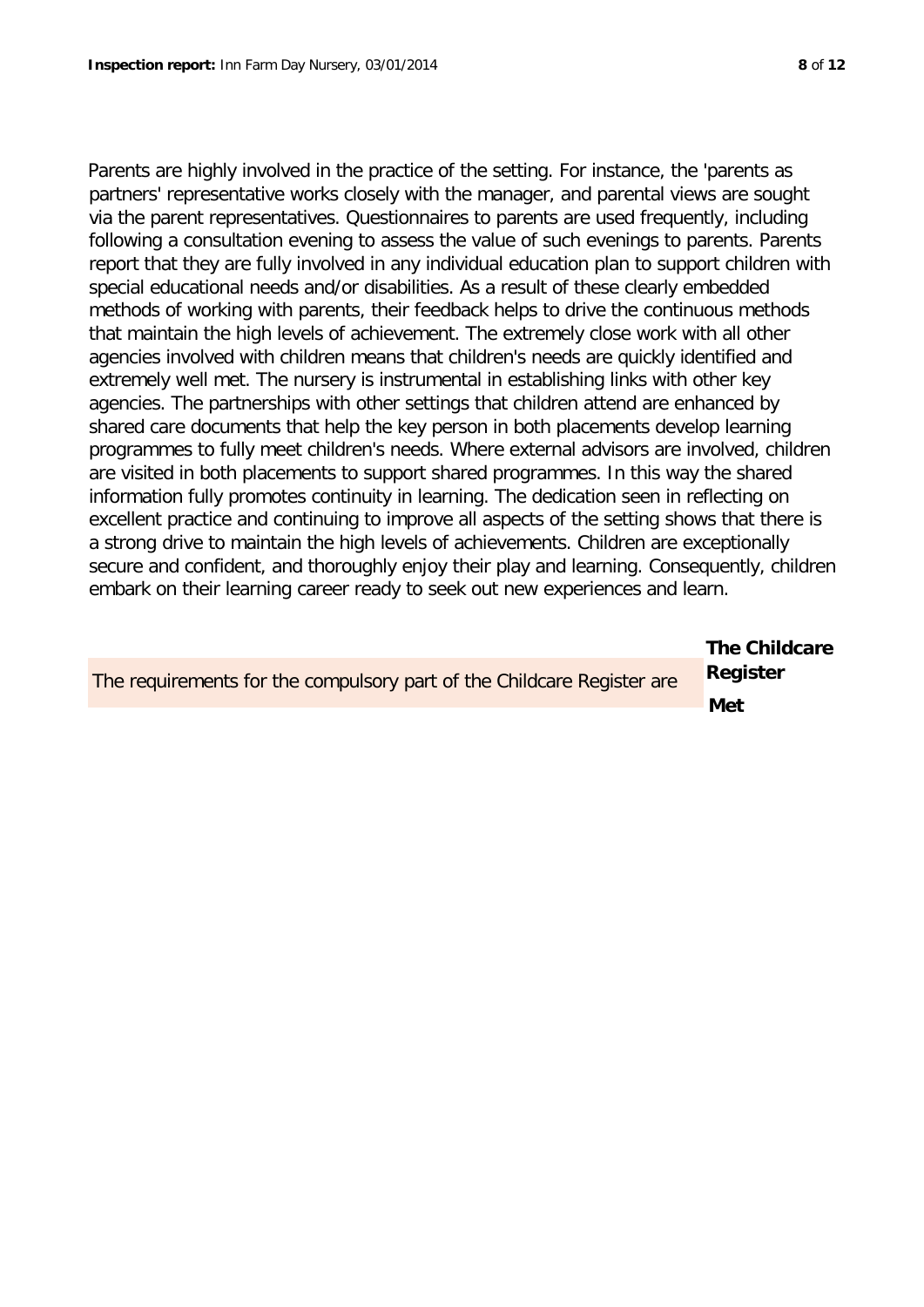### **What inspection judgements mean**

| <b>Registered early years provision</b> |                         |                                                                                                                                                                                                                                                                                                                                                                                                   |  |  |  |
|-----------------------------------------|-------------------------|---------------------------------------------------------------------------------------------------------------------------------------------------------------------------------------------------------------------------------------------------------------------------------------------------------------------------------------------------------------------------------------------------|--|--|--|
| Grade                                   | <b>Judgement</b>        | <b>Description</b>                                                                                                                                                                                                                                                                                                                                                                                |  |  |  |
| Grade 1                                 | Outstanding             | Outstanding provision is highly effective in meeting the needs<br>of all children exceptionally well. This ensures that children are<br>very well prepared for the next stage of their learning.                                                                                                                                                                                                  |  |  |  |
| Grade 2                                 | Good                    | Good provision is effective in delivering provision that meets<br>the needs of all children well. This ensures children are ready<br>for the next stage of their learning.                                                                                                                                                                                                                        |  |  |  |
| Grade 3                                 | Requires<br>improvement | The provision is not giving children a good standard of early<br>years education and/or there are minor breaches of the<br>safeguarding and welfare requirements of the Early Years<br>Foundation Stage. It will be monitored and inspected within<br>twelve months of the date of this inspection.                                                                                               |  |  |  |
| Grade 4                                 | Inadequate              | Provision that is inadequate requires significant improvement<br>and/or enforcement action. The provision is failing to give<br>children an acceptable standard of early years education and/or<br>is not meeting the safeguarding and welfare requirements of<br>the Early Years Foundation Stage. It will be monitored and<br>inspected again within six months of the date of this inspection. |  |  |  |
| Met                                     |                         | The provision has no children on roll. The inspection judgement<br>is that the provider continues to meet the requirements for<br>registration.                                                                                                                                                                                                                                                   |  |  |  |
| Not met                                 |                         | The provision has no children on roll. The inspection judgement<br>is that the provider does not meet the requirements for<br>registration.                                                                                                                                                                                                                                                       |  |  |  |

## **Inspection**

This inspection was carried out by Ofsted under sections 49 and 50 of the Childcare Act 2006 on the quality and standards of provision that is registered on the Early Years Register. The registered person must ensure that this provision complies with the statutory framework for children's learning, development and care, known as the Early Years Foundation Stage.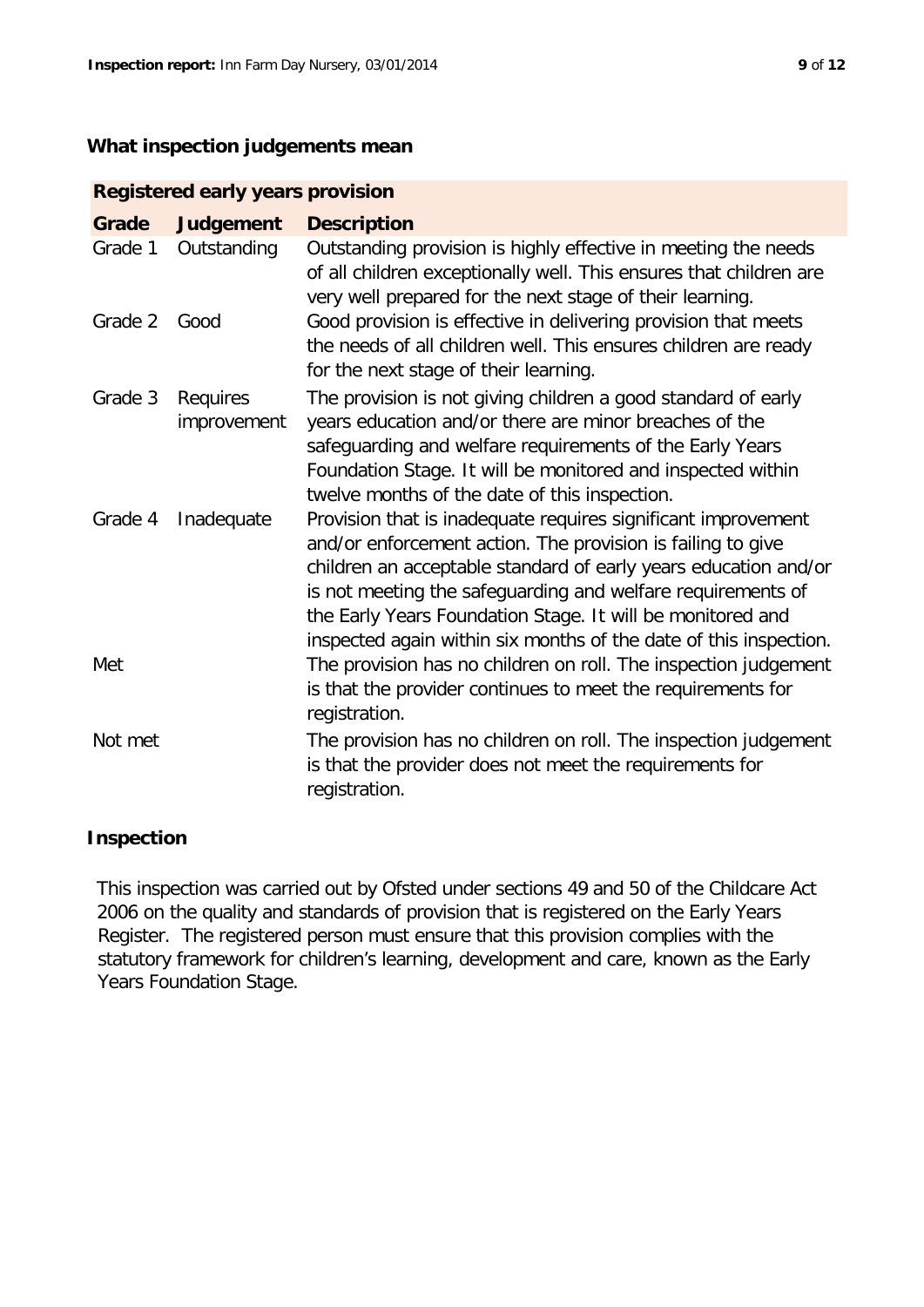### **Setting details**

| Unique reference number       | EY373261                                                                                          |
|-------------------------------|---------------------------------------------------------------------------------------------------|
|                               | Bedford Borough                                                                                   |
| <b>Local authority</b>        | 858174                                                                                            |
| <b>Inspection number</b>      |                                                                                                   |
| <b>Type of provision</b>      | Childcare - Non-Domestic                                                                          |
| <b>Registration category</b>  | $0 - 8$                                                                                           |
| Age range of children         |                                                                                                   |
|                               | 62                                                                                                |
| <b>Total number of places</b> | 69                                                                                                |
|                               | Kathleen Therese Foster-Collier                                                                   |
| Number of children on roll    | 18/02/2009                                                                                        |
| <b>Name of provider</b>       | 01234 708655                                                                                      |
|                               |                                                                                                   |
| Date of previous inspection   | Any complaints about the inspection or the report                                                 |
| <b>Telephone number</b>       | should be made following the procedures set out<br>in the guidance 'Complaints procedure: raising |

### concerns and making complaints

about Ofsted', which is available from Ofsted's website: www.ofsted.gov.uk. If you would like Ofsted to send you a copy of the guidance, please telephone 0300 123 4234, or email enquiries@ofsted.gov.uk.

## **Type of provision**

For the purposes of this inspection the following definitions apply:

Full-time provision is that which operates for more than three hours. These are usually known as nurseries, nursery schools and pre-schools and must deliver the Early Years Foundation Stage. They are registered on the Early Years Register and pay the higher fee for registration.

Sessional provision operates for more than two hours but does not exceed three hours in any one day. These are usually known as pre-schools, kindergartens or nursery schools and must deliver the Early Years Foundation Stage. They are registered on the Early Years Register and pay the lower fee for registration.

Childminders care for one or more children where individual children attend for a period of more than two hours in any one day. They operate from domestic premises, which are usually the childminder's own home. They are registered on the Early Years Register and must deliver the Early Years Foundation Stage.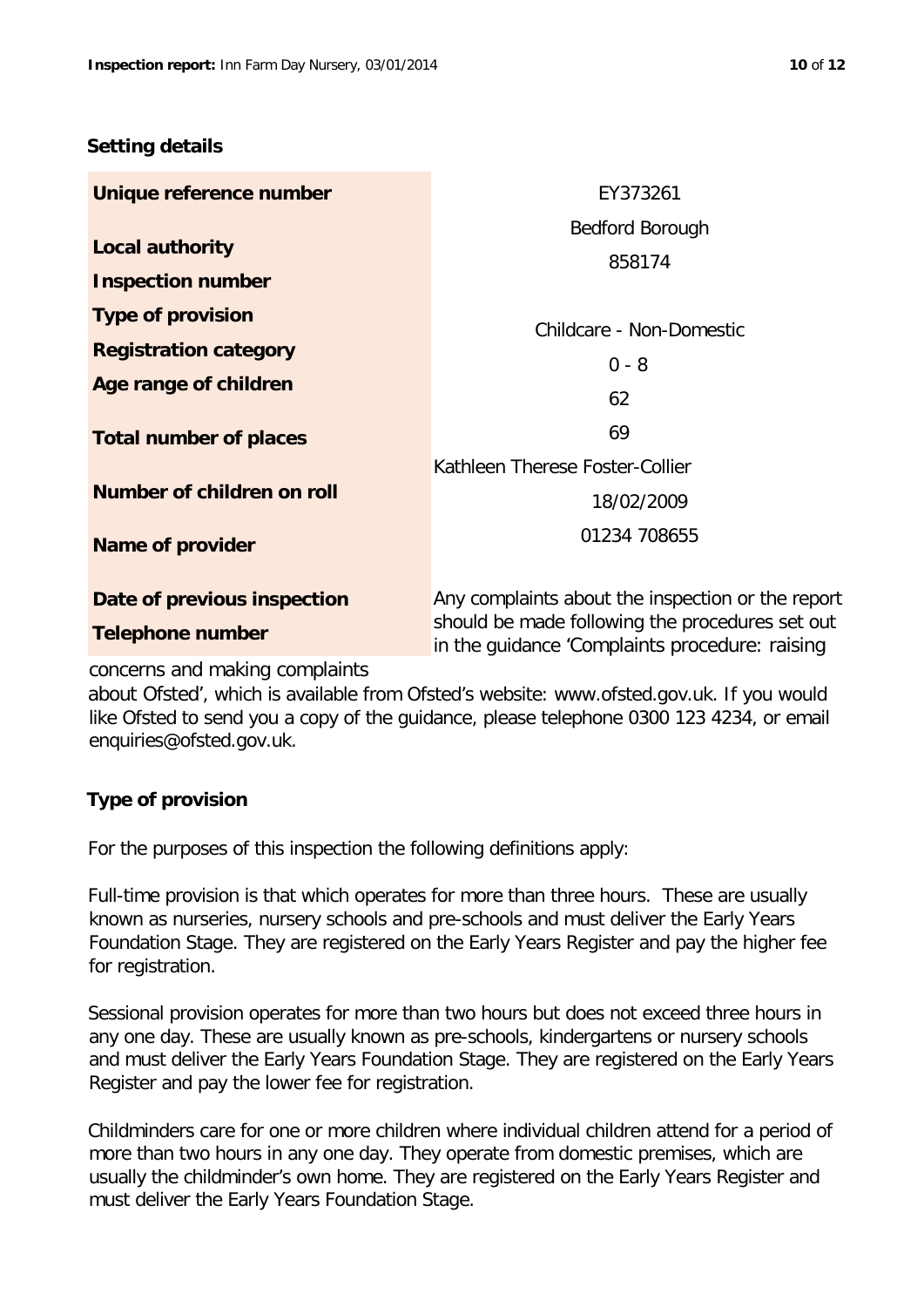Out of school provision may be sessional or full-time provision and is delivered before or after school and/or in the summer holidays. They are registered on the Early Years Register and must deliver the Early Years Foundation Stage. Where children receive their Early Years Foundation Stage in school these providers do not have to deliver the learning and development requirements in full but should complement the experiences children receive in school.